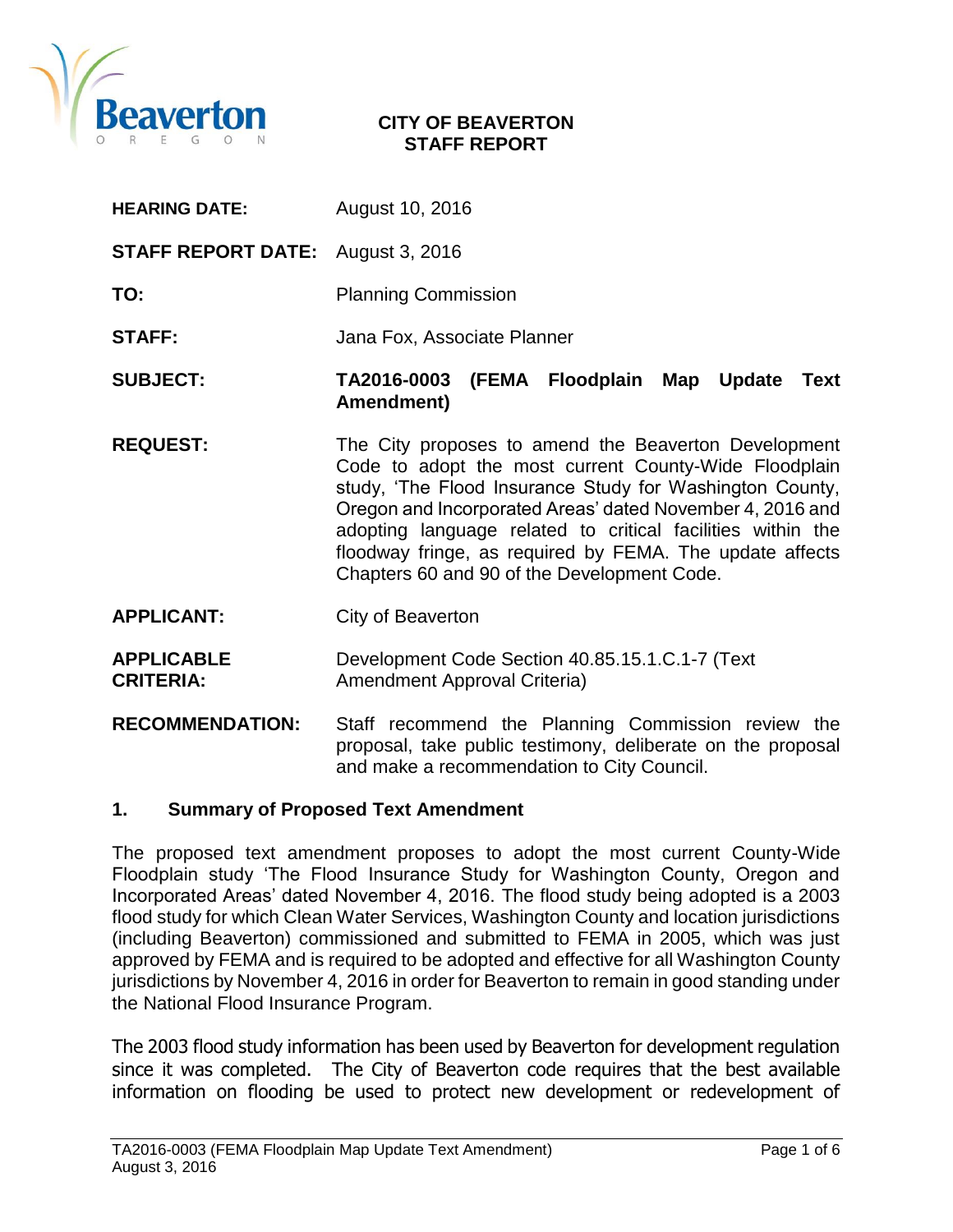properties. The data shown on these new maps essentially has been in effect for all development projects for more than ten years, this process is to formally adopt the study to comply with FEMA requirements.

# **2. Public Comment**

Public notice was provided consistent with Section 50.50 of the Development Code. Numerous phone calls and emails requesting further information were received by staff, however no formal comments have been submitted to the public record as of the date of issuance of the staff report. Staff have also not received any written comments from Metro or Oregon DLCD staff.

# **3. Facts and Findings**

Section 40.85.15.1.C of the Development Code specifies that in order to approve a Text Amendment application, the decision-making authority shall make findings of fact, based on evidence provided by the applicant, that all of the criteria specified in Section 40.85.15.1.C.1-7 are satisfied. The following are the findings of fact for TA2016-0003 (FEMA Floodplain Map Update Text Amendment):

# *Development Code Approval Criteria*

#### *1. The proposal satisfies the threshold requirements for a Text Amendment application.*

Section 40.85.15.1.A specifies that an application for a text amendment shall be required when there is proposed any change to the Development Code, excluding changes to the zoning map. TA2016-0003 proposes to make changes to chapters 60 and 90 of the Development Code, as shown in Exhibit 1. Therefore, staff find that approval criterion one has been met.

#### *2. All City application fees related to the application under consideration by the decision-making authority have been submitted.*

Policy Number 470.001 of the City's Administrative Policies and Procedures manual states that fees for a City initiated application are not required where the application fee would be paid from the City's General Fund. The Planning Division, which is a General Fund program, initiated the application. Therefore, the payment of an application fee is not required. Staff find that approval criterion two is not applicable.

### *3. The proposed text amendment is consistent with the provisions of the Metro Urban Growth Management Functional Plan.*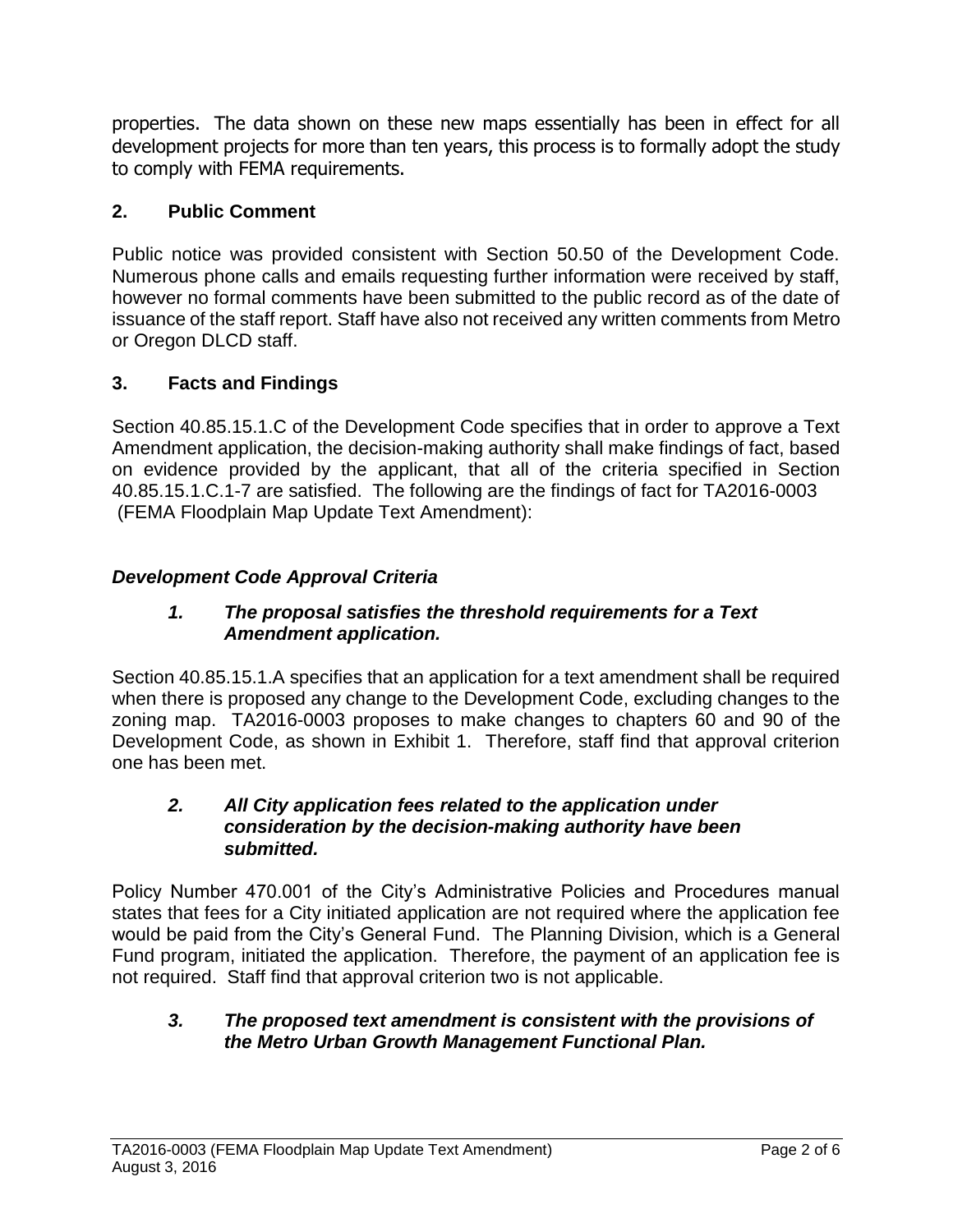Metro's Urban Growth Management Functional Plan (UGMFP) is the document that defines how local governments are to implement the Metro Regional Goals and Objectives. The UGMFP is comprised of the following titles:

- Title 1: Requirements for Housing and Employment Accommodations
- Title 2: Regional Parking Policy (Repealed and moved to Title 4 of the Regional Transportation Functional Plan (RTFP))
- Title 3: Water Quality and Flood Management
- Title 4: Industrial and Other Employment Areas
- Title 5: Neighbor Cities and Rural Reserves
- Title 6: Centers, Corridors, Station Communities and Main Streets
- Title 7: Housing Choice
- Title 8: Compliance Procedures
- Title 9: Performance Measures (Repealed)
- Title 10: Functional Plan Definitions
- Title 11: Planning for New Urban Areas
- Title 12: Protection of Residential Neighborhoods
- Title 13: Nature in Neighborhoods
- Title 14: Urban Growth Boundary

The City is required to bring its land use regulations into conformance with the UGMFP. The Development Code has been amended to incorporate several Policies of the UGMFP. This proposed text amendment does not conflict with the UGMFP.

No new land uses are proposed, the intent of the adoption is to codify the now adopted FEMA maps which the City has been using for over 10 years. No substantive changes are proposed which would conflict with the UGMFP. Therefore, staff find that approval criterion three has been met.

#### *4. The proposed text amendment is consistent with the City's Comprehensive Plan.*

Staff find that goal 8.7.1 Flood Hazard is applicable to the proposal.

*8.7.1 Goal: Maintain the functions and values of floodplains, to allow for the storage and conveyance of stream flows and to minimize the loss of life and property.*

*Policy a) Utilize uniform or complimentary interjurisdictional floodplain development and management programs to reduce flood hazards, protect natural resources, and permit reasonable development.*

The purpose of the proposed text amendment is to adopt the most recent Washington County wide flood study. All jurisdictions within Washington County are required by FEMA to adopt this study, which will allow a uniform interjurisdictional floodplain map.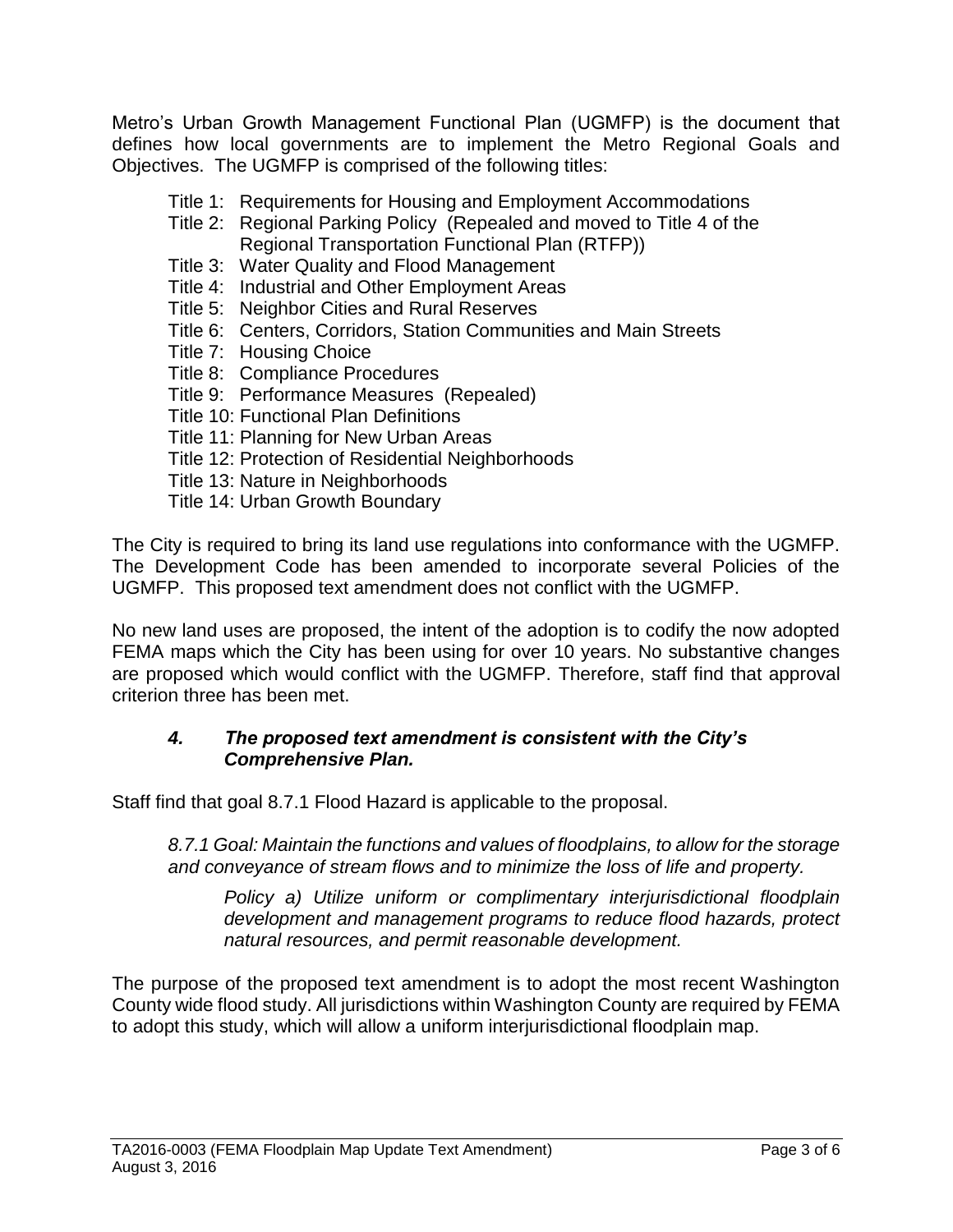Comprehensive Plan Compliance Summary: Therefore, staff find that the proposed amendment complies with all applicable Comprehensive Plan policies and is consistent with the City's Comprehensive Plan and that approval criterion four has been met.

## *5. The proposed text amendment is consistent with other provisions within the City's Development Code.*

Staff proposes to modify Chapter 60 and Chapter 90 of the development code to implement the most recent Washington County wide flood study. The proposed amendments do not create conflicts with other provisions of the Development Code. Therefore, staff find that the approval criterion has been met.

### *6. The proposed amendment is consistent with all applicable City ordinance requirements and regulations.*

Staff has not identified any other applicable City ordinance requirements and regulations that would be affected by the proposed text amendment. Therefore, staff find that approval criterion six has been met.

#### *7. Applications and documents related to the request, which will require further City approval, shall be submitted to the City in the proper sequence.*

Staff have determined that there are no other applications and documents related to the request that will require further City approval. Therefore, staff find that approval criterion seven has been met.

# *Other applicable approval criteria*

As a post-acknowledgement amendment to the City's Development Code, the proposed text amendment is subject to ORS 197.175(1), which requires that the City demonstrate that the proposed text amendment be consistent with the relevant Statewide Planning Goals. Staff have determined that the following goals apply:

Goal 1 Goal 2 Goal 6 Goal 11

*Goal 1 Citizen Involvement To develop a citizen involvement program that insures the opportunity for citizens to be involved in all phases of the planning process.*

Staff find that the City has provided adequate notice and opportunity for public involvement for the proposed text amendment and public hearing.

*Goal 2 Land Use Planning To establish a land use planning process and policy framework as a basis for all decisions and actions related to use of land and to assure an adequate factual basis for such decisions and actions.*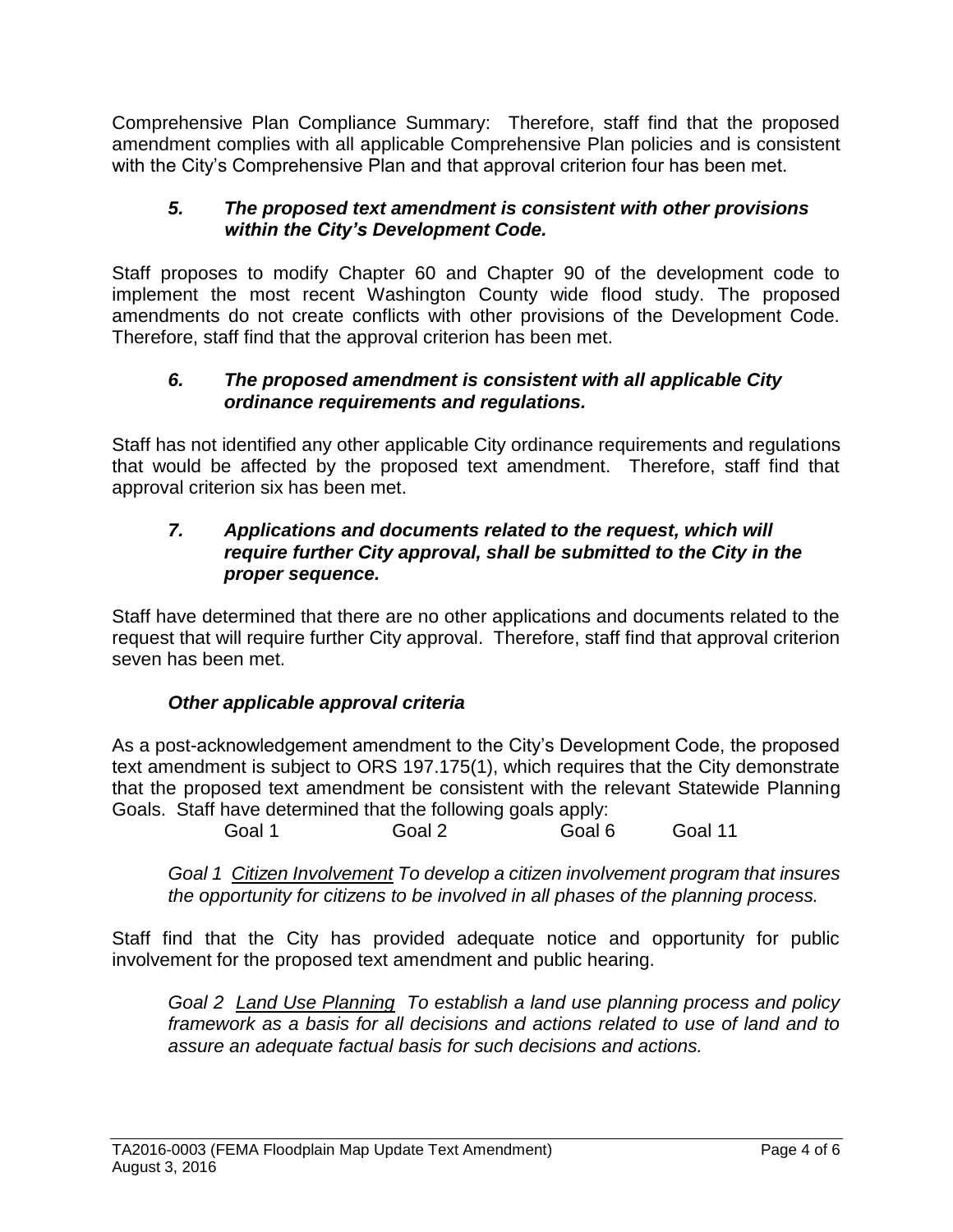Staff find that the proposed text amendment fits within the established process and framework. Furthermore, the findings contained within this report establish an adequate factual basis for the proposal.

*Goal 6 Air, Water and Land Resources Quality To maintain and improve the quality of air, water and land resources of the state.*

The proposed Text Amendment is to adopt the most recent County wide flood study, per FEMA requirements. Staff find that the proposal will not have a negative impact on the air, water, or land resources quality of the state.

*Goal 11 Public Facilities and Services To plan and develop a timely, orderly, and efficient arrangement of public facilities and service to serve as a framework for urban and rural development.*

The proposed Text Amendment is to adopt the most recent County wide flood study, per FEMA requirements. In addition FEMA require that the City adopt language ensuring that critical facilities are a minimum of three (3) feet above the base flood elevation or the height of the 500 year flood whichever is higher, to ensure they remain operable and able to provide efficient service in the event of a flood. Staff find that the proposal will not impair the City's ability to provide the necessary services.

State Land Use Goal Compliance Summary: Therefore, staff find that the proposed text amendment complies with all of the applicable State Planning Goals.

# **4. Conclusions**

Based on the facts and findings presented, staff conclude that the proposed amendment to the Development Code is consistent with all the text amendment approval criteria of Section 40.85.15.1.C.1-7.

# **5. Staff Recommendation(s)**

Staff offers the following recommendation for the conduct of the August 10, 2016 public hearing for TA2016-0003 (FEMA Floodplain Map Update Text Amendment):

- A. Conduct the public hearing and receive all public testimony relating to the proposal.
- B. Considering the public testimony and the facts and findings presented in the staff report, deliberate on policy issues and other issues identified by the Commission or the public.
- C. Recommend **APPROVAL** of text amendment application TA2016-0003 (FEMA Floodplain Map Update Text Amendment) to the City Council.